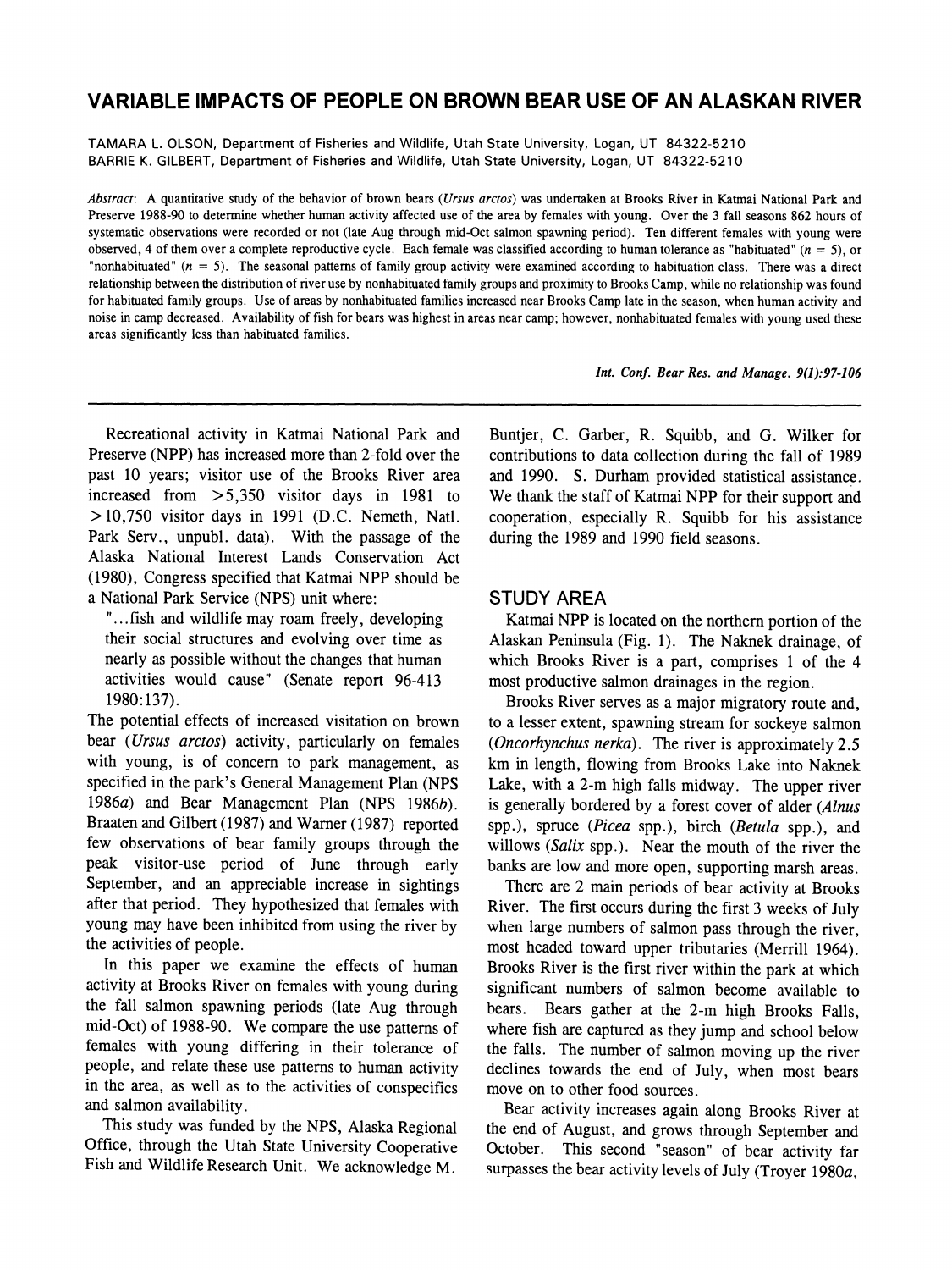

**Fig. 1. Location of Brooks River in Katmai National Park and Preserve. Observation zones on Brooks River (below Brooks Falls) and tower locations (a = bridge tower 1988, b = bridge tower 1989-90, c = cutbank tower 1988-90) are indicated.** 

**Braaten and Gilbert 1987, Warner 1987, Olson et al. 1990). Bears concentrate in the lower portions of the river during the fall as dead and dying, spawned-out salmon accumulate in backwaters, snags, and along the lakeshore.** 

**Brooks River attracts many park visitors who come to fish, and to view and photograph bears. Brooks Camp, located on the north side of the river along the Naknek shoreline, provides facilities for park visitors**  and park and concessions employees (Fig. 1). **camp includes a lodge, visitor center, and park and concessions housing and support facilities. Beyond these buildings to the north is a 21-site campground. Brooks Camp is accessed by float planes and by boats, most originating in King Salmon, about 40 km to the northwest. The majority of planes land offshore from Brooks Camp and taxi to the shore at developed facilities.** 

**Brooks Lodge closed on 10 September 1988-90. Closure of NPS and lodge facilities extended human activity in Brooks Camp to at least 10 days beyond closing of the lodge. Limited (2-4) NPS staff remained in Brooks Camp with reduced utilities through mid-October, and limited use of the NPS campground also continued through October. Use of the river in the fall by fly-in fishing groups increased over the years that the river was monitored, largely due to a change in NPS policy regarding use of the river by guided groups. In 1988 the river was closed to guided fishing after 10 September; in 1989 the upper river was open to guided groups, and in 1990 the entire river was open.** 

#### **METHODS**

**Data presented were collected from 26 August to 12 October 1988, 1989, and 1990. Observations were taken only on the river below Brooks Falls to the mouth on Naknek Lake. This area was divided into 3 zones (Fig. 1):** 

**Zone 3: The river mouth, from the pontoon footbridge to Naknek Lake.** 

**Zone 4: The Oxbow, from the upper end of the Oxbow marsh to the pontoon floating bridge.** 

**Zone 5: The Cutbank, from the beginning of the rapids below Brooks Falls to the upriver end of the Oxbow marsh.** 

**Observers viewed Zones 3 and 4 simultaneously from a 4-m tower of scaffolding. This tower was located on the south side of the river at the bridge in 1988, and on the north side of the river directly opposite its original location in 1989 and 1990. collected from both locations showed no apparent effect on total bear minutes observed. Zone 5 was monitored from a 3-m tree stand on the south side of the river atop a 3-m eroding bank.** 

**Observation sessions were scheduled systematically; the sampling regime produced balanced coverage through all daylight hours and across all observation zones within a consecutive 4-day sample period.** 

**Records of identifying characteristics of individual bears were maintained. Many bears were recognized between study years (18/62); however, changes in physical appearance may have precluded reidentification of some individuals. Each female with young was classified as habituated or nonhabituated to people. However, it should be noted that each of these 2 categories encompassed a range of individual**  Habituation was defined as consistent **tolerance of people at 50 m or less with no significant change in behavior.**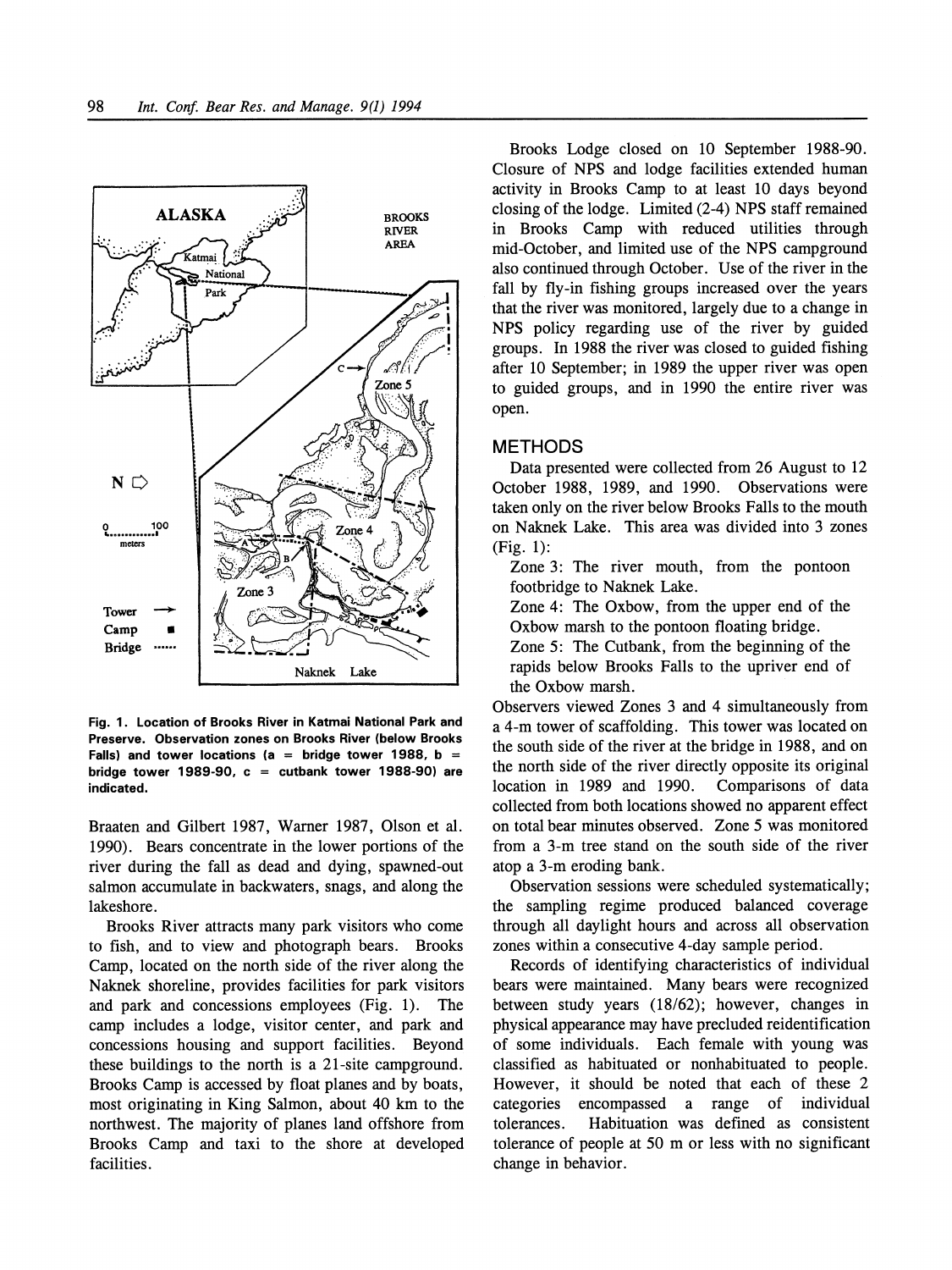**Complete record sampling (Slater 1978) and focal sampling (Altmann 1974) were used to record information regarding bear activity; scan sampling was used to sample human activity (Altmann 1974).** 

**Arrival and departure times and individual identities were recorded for all bears seen during an observation session. Frequency of fish capture and duration of fishing and consumption were also recorded for a subsample of the individuals using the monitored area. Since portions of dead salmon were retrieved by bears, these were recorded to the nearest quarter.** 

**The total number of people present within the observation zone was recorded at 10-minute intervals throughout the observation session. During each 10-minute period the number of engine sounds (and other loud disturbances) was tallied.** 

**Bear activity over the fall sample period was summarized by observation zone using consecutive 4-day blocks, corresponding with the sampling regime. Observed levels of bear activity, total bear minutes (tbm), and human activity, total people (tp), are reported as rates (tbm/tom and tp/ts) calculated using total sample minutes (tom) or scans (ts) as the divisor. Fish capture rates (e.g., fish caught per fishing hour [f/fh]) were derived from the individual bear fishing data, using total fishing hours (fh) as the divisor. Fish capture rates served as an index to salmon availability in each of the observation zones. Because total sample period times between zones and years were slightly different, percent-use figures by zone were derived using activity rates adjusted by total sample time.** 

**Visual inspections of the distributions of use by bears and people across the fall sample periods showed remarkable similarity among years. A Kruskall-Wallis (K-W) 1-way layout indicated no significant differences in use of each observation zone by individual habituated**  and nonhabituated bears among years  $(P > 0.10)$ ; **dates of regular river use (third Julian dates seen) by these individuals were also similar among years (K-W**  $P > 0.10$ **). Mann-Whitney 2-sample rank tests** Mann-Whitney 2-sample rank tests **comparing rates of bear activity and human activity in each zone and year prior to and following lodge closure also demonstrated similarity (Table 1). We therefore pooled the data across the 3 years for most analyses.** 

**A Poisson model (Frome 1983, Baker 1985) of fish capture rates was used to evaluate differences in catch rates among zones through the fall sample period. Standard nonparametric data procedures followed Zar (1984). P < 0.05 was considered significant.** 

### **RESULTS**

**Approximately 950 hours of systematic observation** 

**time were recorded over the 3 fall periods. Time periods and locations not comparably sampled between years were removed prior to data analysis, leaving 862**  hours of observation reported here  $(1988 = 283$  hr, **1989 = 297 hr, 1990 = 282 hr).** 

**Eleven different females with young were identified.**  Ten of these females were classified according to habituation status: 5 as habituated and 5 as 5 as habituated and 5 as **nonhabituated. Limited observation time for 1 female (19 min on 1 occasion) precluded classification of her tolerance of proximity to people and she was not included in comparisons presented here.** 

# **Fish Capture Rates**

**A Poisson model of bear fish capture rates summarized by 4-day sample periods for each zone showed a significant interaction between zone and**  sample period  $(P = 0.01)$ . Examination of the **residuals from a model without the interaction term indicated that lack of fit was restricted to 2 sample periods; fish capture rates showed an otherwise similar pattern of gradual increase in each zone through the fall. Rates in Zone 5 were consistently lower than those in Zones 3 and 4. Median rates of fish capture were 19 fish/fishing hour in Zone 3, 19 f/fh in Zone 4, and 11 f/fh in Zone 5.** 

### **Seasonal Use Patterns by Zone**

Human Activity.-Human activity on the river **declined substantially after the lodge closed on 10 September (Fig. 2d). Winterizing activities by lodge and NPS staff led to continued activity in Brooks Camp through at least 22 September. The number of people observed on the river varied across sample years due to a change in policy that allowed guided fishing in the**  Across the 3 years, the **maximum number of people counted in any one scan in Zone 3 was 37 (1989), in Zone 4 was 9 (1990), and in Zone 5 was 25 (1990). Overall, 52% of human activity was recorded in Zone 3, 3% in Zone 4, and 45% in Zone 5. Activity in Zone 3 involved largely photographers, bear viewers, and staff (75%), while Zone 5 was used principally by anglers (79%). Human use showed 2 noticeable declines: one following lodge closure 10 September, the other at the beginning of October when fly-in fishing groups stopped using the river (Fig. 2d).** 

**Noise occurrence rates declined through the fall sample period as human use decreased (Fig. 2). Lowest rates were recorded in Zone 5, the observation area farthest from camp.** 

Bear Activity. - Adult males favored use of Zone 4,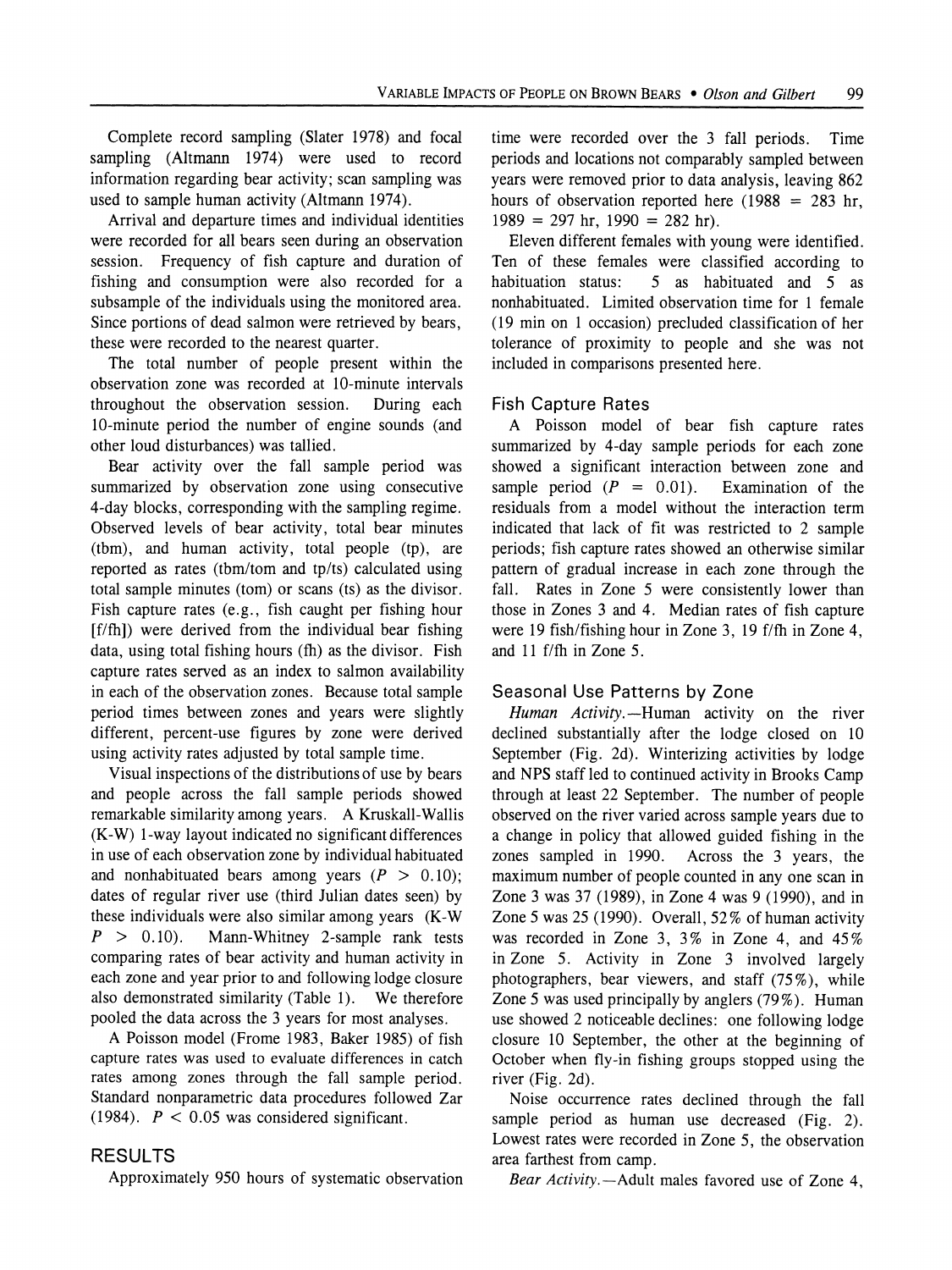|             | Zone 3                                      |             |              | Zone 4       |              |          | Zone 5       |              |          |
|-------------|---------------------------------------------|-------------|--------------|--------------|--------------|----------|--------------|--------------|----------|
|             | 1988                                        | 1989        | 1990         | 1988         | 1989         | 1990     | 1988         | 1989         | 1990     |
|             | Habituated Family Group Use <sup>a</sup>    |             |              |              |              |          |              |              |          |
| Pre         | $\mathbf{0}$                                | 0.006       | 0.106        | 0.047        | 0.165        | 0.182    | 0.027        | 0.122        | 0.088    |
| Post        | 0.194                                       | 0.412       | 0.426        | 0.152        | 0.189        | 0.344    | 0.078        | 0.218        | 0.109    |
| $P^{\rm b}$ | $\ast$                                      | $***$       | $***$        |              |              |          |              |              |          |
|             | Nonhabituated Family Group Use <sup>a</sup> |             |              |              |              |          |              |              |          |
| Pre         | $\bf{0}$                                    | $\bf{0}$    | $\mathbf{0}$ | $\mathbf{0}$ | $\mathbf{0}$ | $\bf{0}$ | $\mathbf{0}$ | $\mathbf{0}$ | $\bf{0}$ |
| Post        | $\bf{0}$                                    | $\bf{0}$    | $\bf{0}$     | 0.089        | 0.018        | 0.068    | 0.392        | 0.354        | 0.270    |
| $P^{\rm b}$ | $\mathbf c$                                 | $\mathbf c$ | $\mathbf c$  | $\ast$       | $\ast$       | $\ast$   | $***$        | $***$        | $***$    |
|             |                                             |             |              |              | Human Use    |          |              |              |          |
| Pre         | 3.84                                        | 7.32        | 4.84         | 0.02         | 0.26         | 0.15     | 2.81         | 4.22         | 4.16     |
| Post        | 0.58                                        | 0.40        | 0.71         | 0.01         | $\bf{0}$     | 0.11     | 0.16         | 0.12         | 2.74     |
| $P^{\rm b}$ | $***$                                       | $***$       | $***$        |              | $\ast$       |          | $\ast$       | $\star\star$ | $\ast$   |

**Table 1. Median rates of habituated and nonhabituated family group activity (tmb/tom) and human activity (tp/ts) recorded prior to (Pre = 26 Aug-10 Sep) and following (Post = 11 Sep-12 Oct) lodge closure.** 

<sup>a</sup> Within each use category, significant differences within columns are indicated as  $*(P < 0.05)$  or  $** (P < 0.010)$ .

<sup>b</sup> Based on Mann-Whitney 2-sample rank tests, each with  $n_{\text{pre}} = 4 n_{\text{post}} = 8$ .

**c Rates were not tested as they were virtually all (32/36) zeroes.** 

**with 49% of all male minutes observed in this zone. Use of Zones 3 and 5 by males was approximately equal (26% min Zone 3, 26% min Zone 5). Use of Zone 3 was primarily by 2 habituated males (75% min); upriver these 2 males accounted for less of the total male use (Zone 4 = 50% min, Zone 5 = 32% min). The median number of adult males observed during the fall was 11. Greatest use by other bears was in Zone 5 (39% min), followed by Zone 4 (35% min), and Zone 3 (27% min); a median of 17 different individuals was observed each year.** 

**Habituated family groups were already using the river when sampling began 26 August, while nonhabituated family groups were not observed using the river until 10 September. The arrival of nonhabituated family groups each year consistently coincided with a substantial reduction in visitor numbers due to closure of the lodge. All 5 habituated family groups were observed on the river by 15 September; 4 were regularly using the river by the first week of September. Three of the 5 nonhabituated family groups were first sighted after the second week of September.** 

**Zone 3, the zone closest to Brooks Camp, was used almost exclusively by habituated family groups (98% total family group min recorded) (Fig. 2a). Activity in this zone by habituated family groups increased through** 

**September and reached its highest level of 0.60 tbm/tom 5-8 October. The small amount of activity by nonhabituated family groups occurred in October, after human use and noise had reached their lowest levels.** 

**Both habituated and nonhabituated family groups used Zone 4; however, habituated family groups again accounted for a higher percentage of the total family minutes observed (72 %). Nonhabituated family groups showed a gradual increase in use through September. Rates of activity by these bears during October averaged a 10-fold increase over periods of activity in September. This marked increase in use coincided with lowest rates of noise occurrence and human activity (Fig. 2b). Use of Zone 4 by nonhabituated females was largely by 2 individuals (97% Bear #13 and Bear #38).** 

**Habituated family groups showed variable levels of activity in Zone 5, and with declining use rates by October as accumulations of dead salmon increased downriver. In contrast, nonhabituated family groups increased use through the first 4 days of October, and use rates were still at their highest levels as they declined the last week of sampling (Fig. 2c); these high levels of use coincided with decreased use of Zone 5 by anglers and an overall decline in human activity and noise occurrence. Nonhabituated family groups accounted for 62% of the minutes recorded in Zone 5.**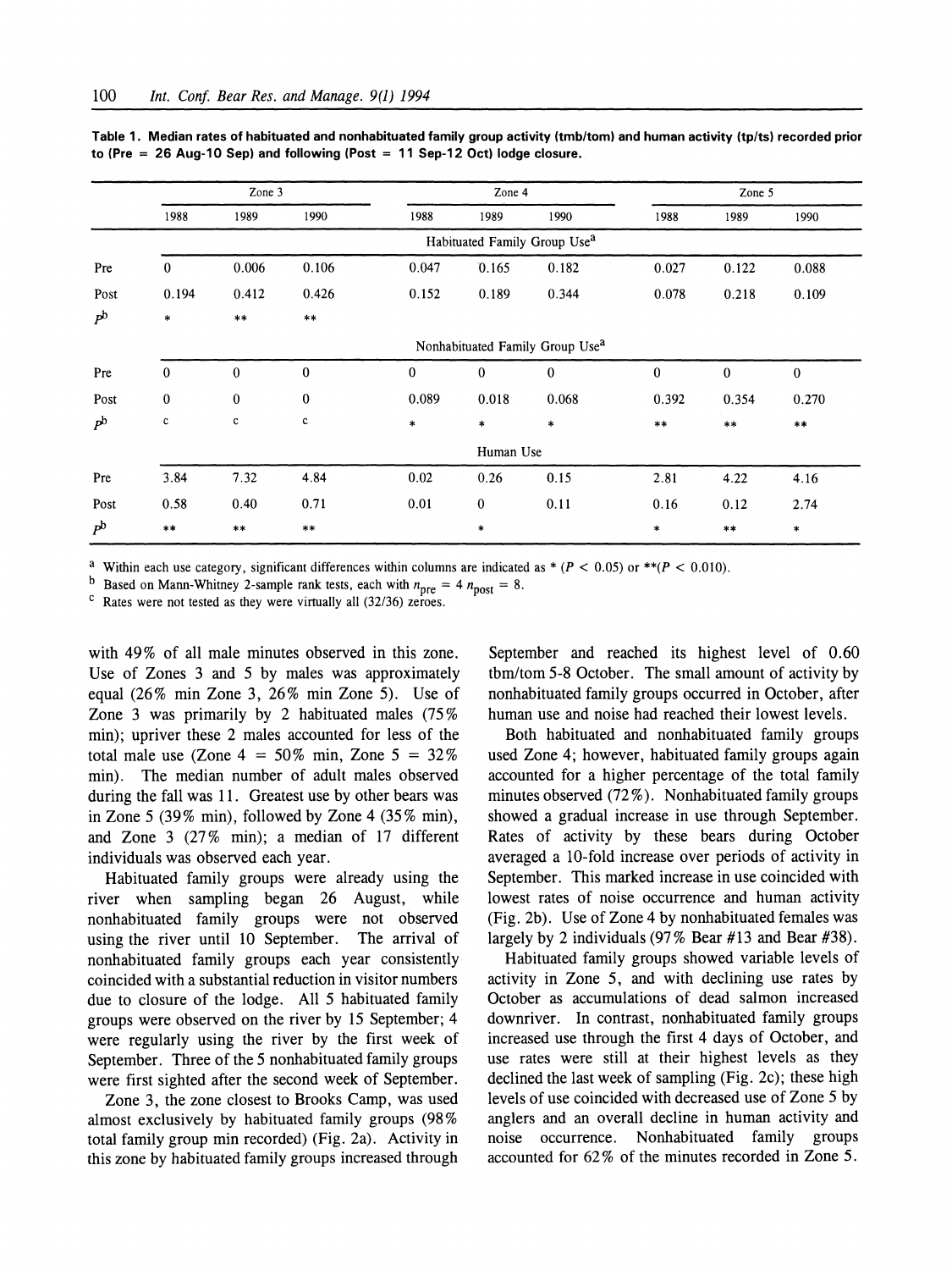

**Fig. 2. The seasonal pattern of rates of noise occurrence and bear family group activity by observation zone. Human use is summarized across all 3 zones.**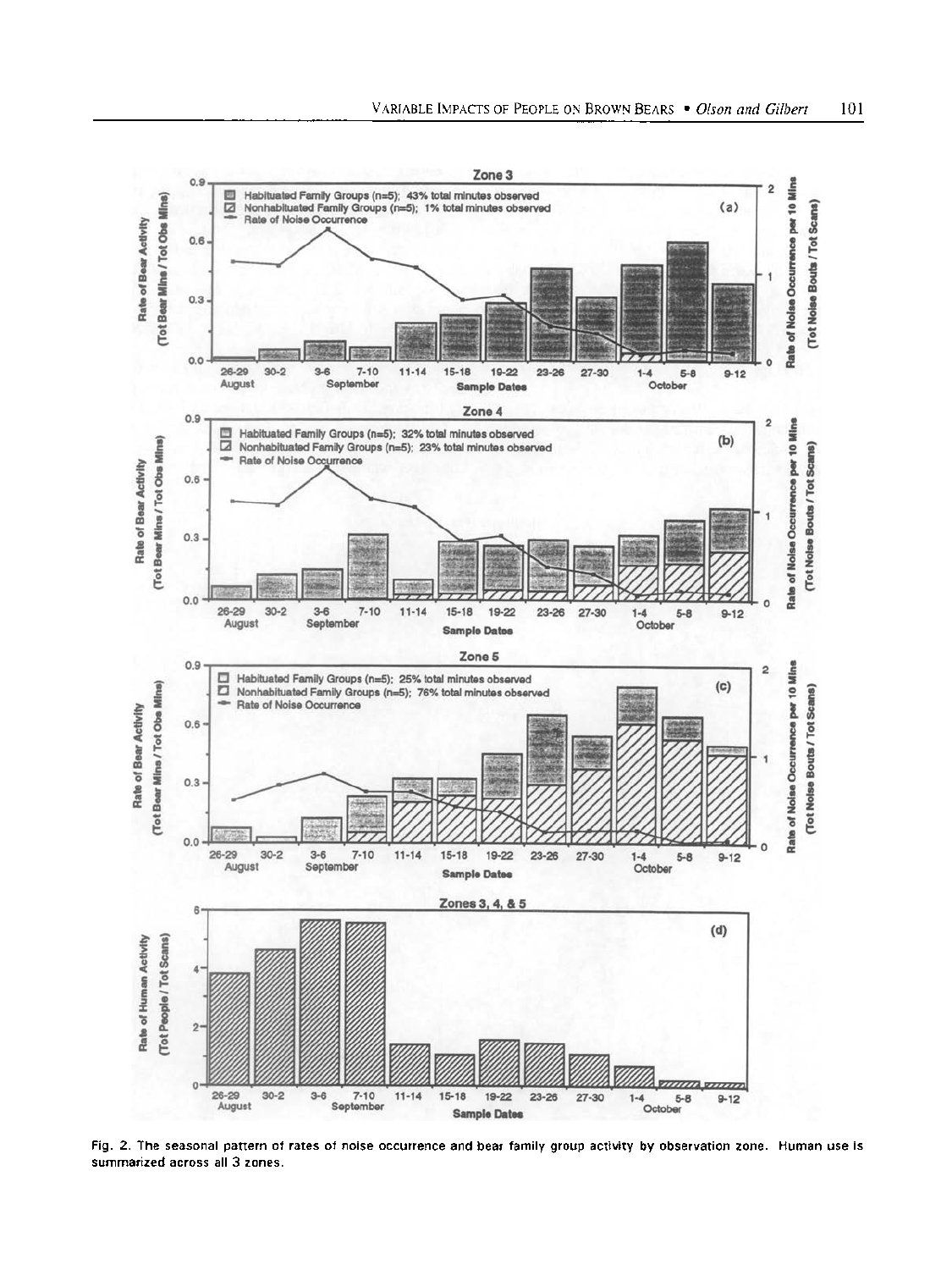**A significant increase in use by nonhabituated family groups was apparent in Zones 3, 4, and 5 after 30 September, when noise occurrence rates and human activity were at their lowest levels (Mann-Whitney 2**  sample rank tests  $\leq 30$  Sep vs.  $> 30$  Sep,  $n_{\leq 30} = 9$ ,  $n_{>30} = 3$ : Zone 3  $U = 50.0$   $P = 0.05$ , Zone 4  $U =$ 45.0  $P = 0.02$ , Zone 5  $U = 45.0 P = 0.02$ ) (Fig. 3b). **Increased use by habituated family groups after 30**  September was apparent only in Zone  $3$  ( $\leq 30$  Sep vs.  $>$ 30 Sep,  $n_{<sub>30</sub>}$  = 9  $n_{>30}$  = 3: Zone 3 U = 47.0 P = 0.04, Zone 4  $U = 58.0$   $P = 1.00$ , Zone 5  $U = 61.0$ **P = 0.72) (Fig. 3a).** 

#### **Patterns of Use by Individual Females**

**Four individually identified females with young were observed each fall during the study. Two of these females were clearly habituated to people, while the** 

**other 2 were nonhabituated. A comparison of zone use by these 4 females showed distinct differences related to both habituation class and reproductive status (Fig. 4). Use of Zones 3 and 4 by the 2 habituated females varied little with changes in reproductive status (maximum change in % use of Zones 3 and 4 = 9% by Bear #7). In contrast, the 2 nonhabituated females showed obvious differences in percent use of the 2 zones closest to camp when reproductive status changed from single to that of supporting cubs (maximum change in % use of Zones 3 and 4 = 37% by Bear #38). The change in use was different for each female: Bear #13 showed a decrease in use when accompanied by offspring, while Bear #38 showed an increase.** 

**Distributions of use by individual family groups among the 3 observation zones were relatively consistent within habituation class and across years** 



**Fig. 3. A comparison of activity levels by zone of habituated and nonhabituated family groups during August-September (high human use) and October (low human use).**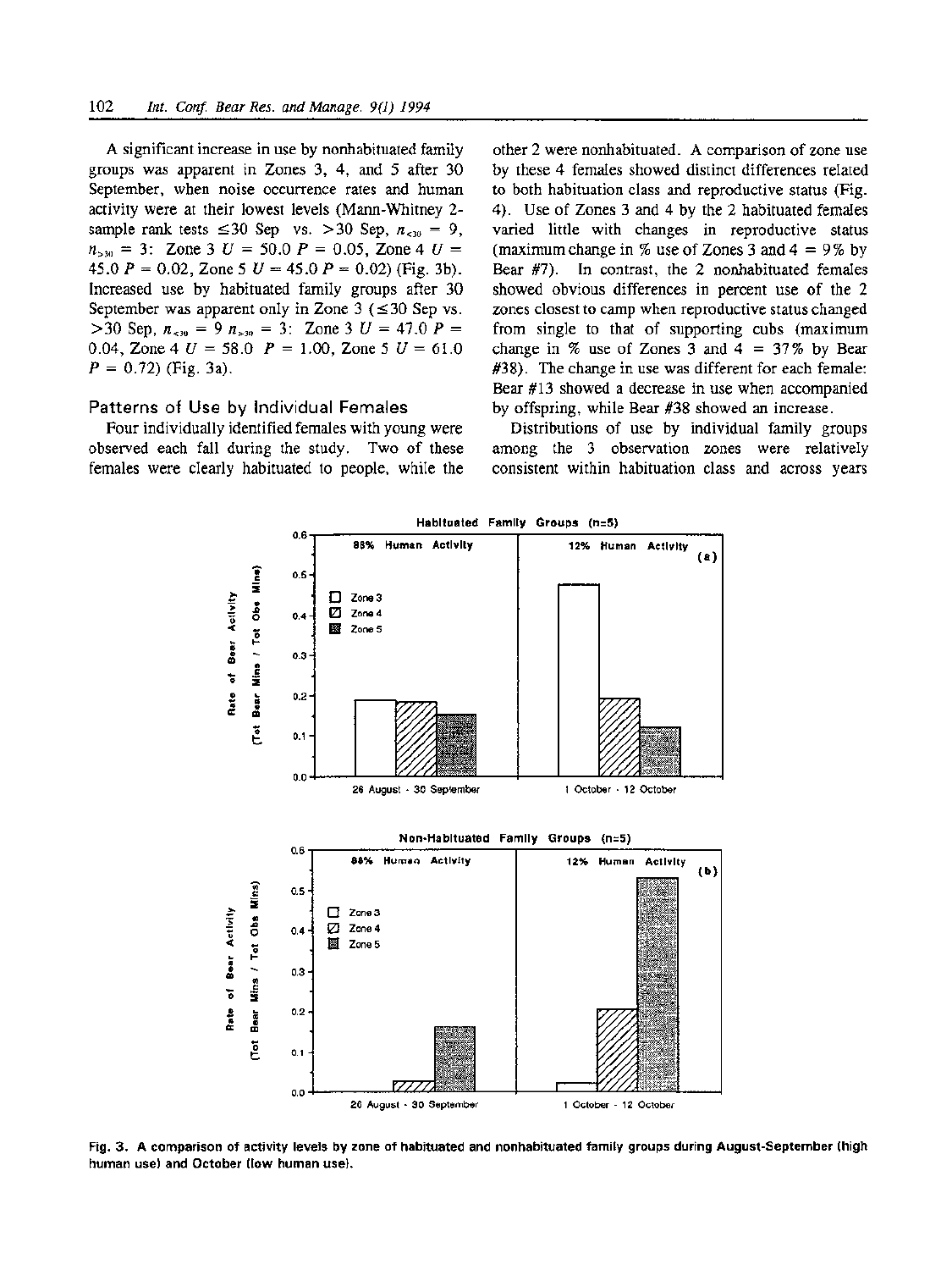

**Fig. 4. A comparison of reproductive status with percent use of Zones 3 and 4 by individual females recognized across all years of the study. The total minutes each female was observed is indicated in parentheses.** 

**(Fig. 5). Four of the 5 habituated females used Zones 3 and 4 significantly more than Zone 5 (Wilcoxon**  matched-pairs signed-ranks test:  $T = 1.0, n = 7, P =$ **0.04; medians: Zones 3 and 4 = 0.17, Zone 5 = 0.06), while nonhabituated females all showed**  significantly greater use of Zone 5 ( $T = 0.0$ ,  $n = 7$ , P **= 0.02; medians: Zones 3 and 4 = 0.03, Zone 5 = 0.12). The distributions of use by nonhabituated family groups appeared relatively consistent across sample years, even as human use of Zone 5 increased in 1990.** 

#### **DISCUSSION**

**Our impression was that the scan counts of people present were not entirely representative of the degree to which human activity affected each zone. Indirect exposure to people occurred in Zones 3 and 4, due to the proximity of Brooks Camp. Limited staff and visitors remained in Brooks Camp and Campground through the end of sampling each year, and in 1988 and 1990 a small stand-by generator was in constant operation.** 

**After the pontoon footbridge was removed in mid-September, motor-boats and canoes were frequently used to cross to the south side of the river in Zone 3.**  **Most planes continued to land on Naknek Lake, taxiing to shore at Brooks Camp. Although we tallied the number of noise bouts heard during 10-minute intervals, the relative intensity of any noise bout was unmeasured. For example, a plane landing on Naknek Lake had greater impact in Zone 3 (river mouth) than in Zone 5 (upriver), but it was recorded by an observer in either zone as 1 noise bout.** 

**Differences in area between observation zones made counts of people difficult to evaluate. When both nonhabituated family group(s) and people were present within an observation area, they were almost invariably observed at greater than 100 m from each other, sometimes as much as 450 m. Potential spacing between bears and people was most limited in Zone 3 due to the developed area on the north side of the river. Zone 4 provided more alternative routes to bears; however, the developed area on the north side of the river again placed some limits on where a female with young could travel and still remain far from people or the Brooks Camp site. Zone 5 had the most alternative routes for bears due to the large size of the zone, and because there were no developed areas on either side of the river.** 

**Considering the degree to which indirect sources of**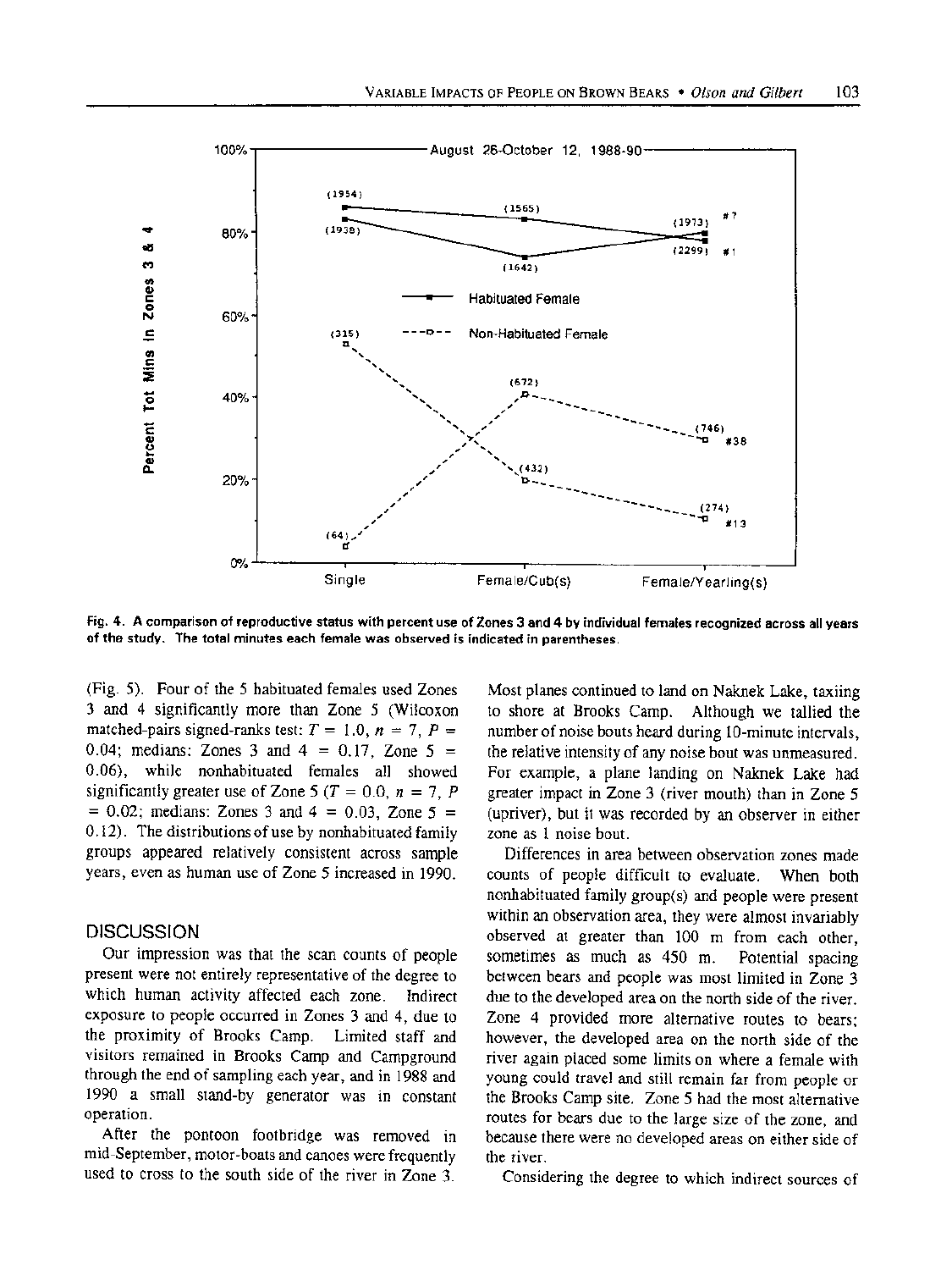

**Fig. 5. Distribution of use among the three observation zones by individual habituated and nonhabituated family groups.** 

**human use from activity in Brooks Camp affected Zones 3 and 4, we divided the lower river into 3 observation zones based on the following levels of human exposure:** 

- **Zone 3: Greatest human impact**
- **Zone 4: Intermediate human impact**
- **Zone 5: Least human impact**

#### **Habituation and Distributions of Use**

**Females with young have been reported to be underrepresented at McNeil River (Stonorov and Stokes 1972, Egbert and Stokes 1976), particularly when salmon appeared accessible to family groups away from the concentration of bear activity at the falls. We did not observe such a lack of use by family groups at Brooks River between 1988 and 1990. Activity by** 

**bears at Brooks during the fall was, however, far less concentrated than at McNeil, due to the distribution of salmon carcass accumulations throughout the river, so females with young may have been able to feed effectively and still maintain distance from other bears. Also, feeding on spawned-out salmon occurs later than fishing at McNeil, so bears were presumably more satiated.** 

**Nonhabituated Family Groups.-The distribution of nonhabituated family group activity across zones demonstrated a stronger response to human activity than to fish availability. Their use was concentrated in Zone 5, the area of lowest fish capture rates. Increased use of Zone 4, where fish capture rates were higher, was observed in late September and October. This activity was largely by 2 of the 5 nonhabituated families, and**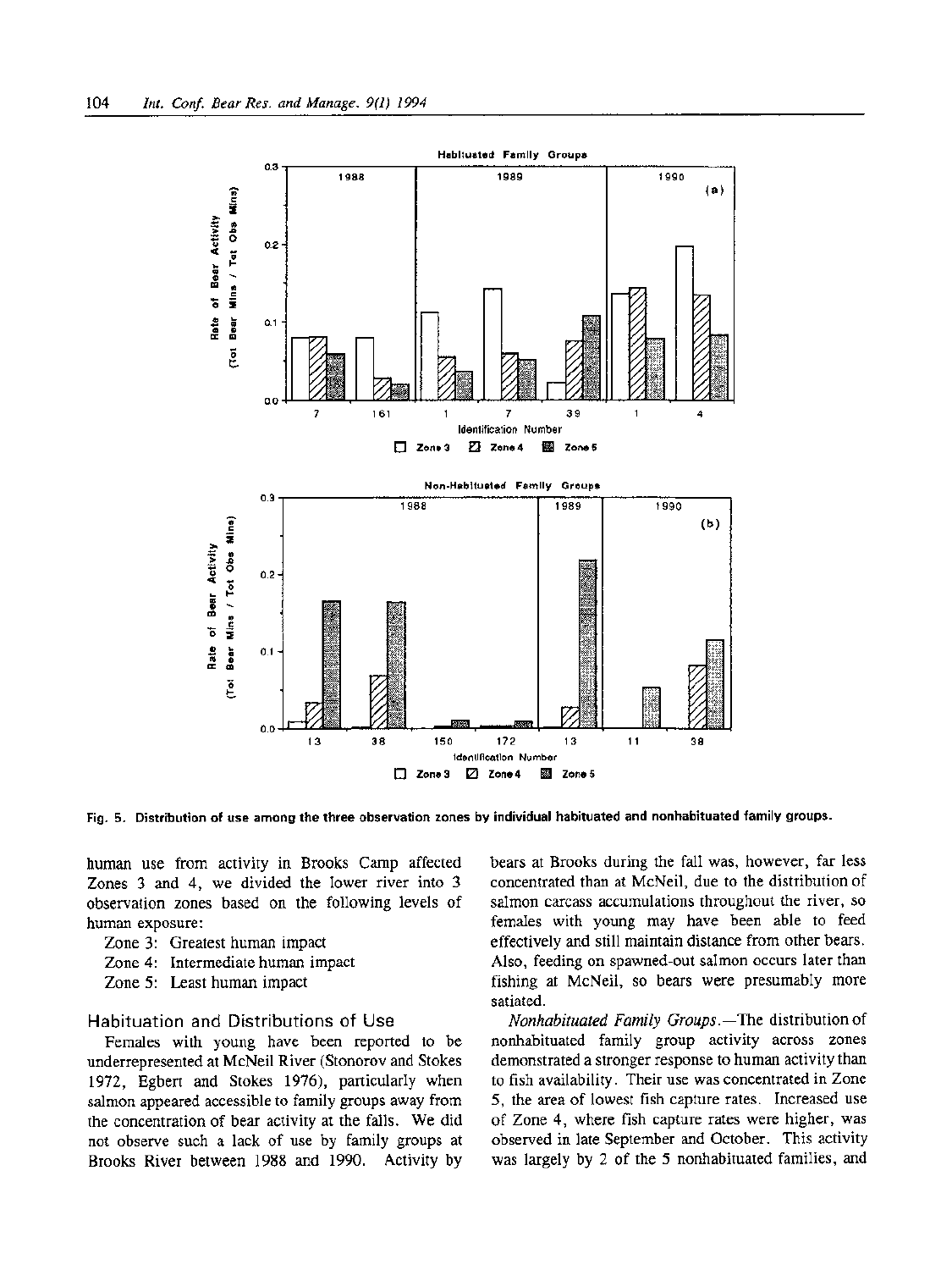**coincided with both decreased human activity and noise occurrence rates. The females who did use Zone 4 may also have responded to the accumulation of salmon carcasses downriver late in the season. However, over the 3 fall sample periods only 2.2 hours of use by the 5 nonhabituated families was observed in Zone 3, where these accumulations of salmon were also available. This was in contrast to 113.5 hours of activity by the 5 habituated families.** 

**In 1990 nonhabituated family group activity continued to be concentrated in Zone 5, despite**  relatively high day use by anglers. **occasions Bear #38 was observed fishing in this zone while anglers were present. In those cases the anglers were often at the opposite end of the zone. However, the other nonhabituated family was never observed on the river with people present, similar to 2 other nonhabituated family groups seen in 1988. Also, activity by nonhabituated families increased substantially in both Zones 4 and 5 during October, when groups of anglers stopped using the river. Continued use of the river by some nonhabituated family groups despite increased human activity in 1990 may reflect the high energetic demands of supporting dependent young (Gittleman and Oftedal 1987, Oftedal and Gittleman 1989).** 

**Nonhabituated females with young have been involved in most reported charges at Brooks River since 1987 (Olson et al. 1990: n = 4/4, R.C. Squibb, NPS, unpubl. data 1989-91: n = 18/19). Olson et al. (1990) reported that in >60% of high-intensity encounters, several of which were charges, the encounter resulted in the bear leaving the immediate area. The probability of such encounters appears highest late in the season due the high level of activity by nonhabituated females with young (Olson et al. 1990), and there is therefore greater potential for displacement of bear families from**  the river at that time. **displacements are unknown; however, Troyer (1980b: 16) emphasized the significance of Brooks River to bears during the fall, as "the Savonoski River, some 20 + miles from Brooks, is the only other close stream that harbors salmon in late fall."** 

**Habituated Family Groups.--Habituated family groups appeared to distribute their use primarily in relationship to salmon availability. Activity by these bears was concentrated in Zones 3 and 4 where fish were most abundant, based on capture rates. As salmon carcasses accumulated in Zones 3 and 4 in October, these families showed even less use of Zone 5. Use of Zone 3 by these females not only provided access to a zone with high fish capture rates, but**  **probably also allowed for less interaction with adult males, most of whom concentrated use in Zones 4 and 5.** 

**Human activity appeared greatest in proximity to Brooks Camp, and use of Zone 3 by habituated females resulted in more constant exposure of their young to people. The degree to which the dependent offspring of habituated females are exposed to people could be important to consider if they retain that degree of habituation when independent. Between 1989 and 1991 at Brooks River most property damage and encounters in which a bear obtained food or fish from a person involved habituated subadults, habituated adult females, or dependent young of habituated females (R.C. Squibb, NPS, unpubl. data).** 

### **LITERATURE CITED**

- **ALTMANN, J. 1974. Observational study of behavior: sampling methods. Behaviour 49:227-267.**
- **BAKER, R.J. 1985. Generalized linear interactive modelling (GLIM), Release 3.77. Numerical Algorithms Group, Oxford.**
- **BRAATEN, A.M., ANDB.K. GILBERT. 1987. Profile analysis of human-bear relationships in Katmai National Park and Preserve. Final Rep. Natl. Park Serv. Contract No. CX 9700-4-0019. Utah State Univ., Logan. 104pp.**
- **EGBERT, A.L., AND A.W. STOKES. 1976. The social behavior of brown bears on an Alaskan stream. Int. Conf. Bear Res. and Manage. 3:41-56.**
- **FROME, E.L. 1983. The analysis of rates using Poisson regression models. Biometrics 39:665-674.**
- **GITTLEMAN, J.L., AND O.T. OFTEDAL. 1987. Comparative growth and lactation energetics in carnivores. Symp. Zool. Soc. London 57:41-77.**
- **MERRILL, T.R. 1964. Ecological studies of sockeye salmon and related limnological investigations, Brooks Lake, Alaska, 1957. U.S. Fish and Wildl. Serv. Spec. Sci. Rep. Fish. No. 456. 66pp.**
- **NATIONAL PARK SERVICE. 1986a. Katmai National Park and Preserve general management plan, land protection plan, suitability review. U.S. Gov. Printing Off. 180pp.**
- **. 1986b. Katmai National Park and Preserve bear management plan. U.S. Dep. Int., Natl. Park Serv., Alas. 21pp + App.**
- **OFTEDAL, O.T., AND J.L. GITTLEMAN. 1989. Patterns of energy output during reproduction in carnivores. Pages 355-378 in J.L. Gittleman, ed. Carnivore behavior, ecology, and evolution. Comstock Publ. Assoc., Ithaca, N.Y.**
- **OLSON, T.L., B.K. GILBERT, AND S.F. FITKIN. 1990. Brown bear behavior and human activity at salmon streams**